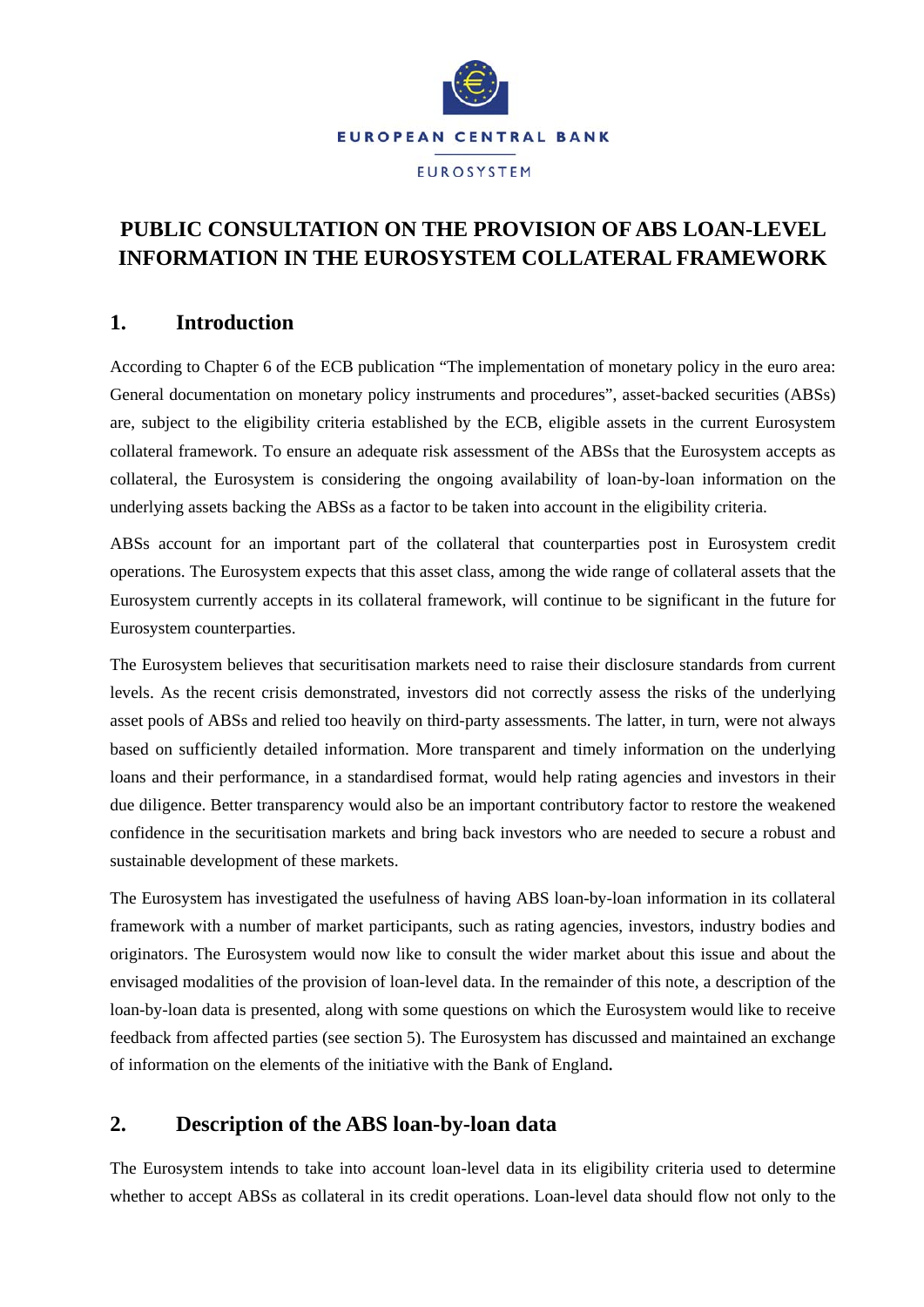Eurosystem, but also to the wider market. Furthermore, the submission of the data should not only be at the primary issuance point, but also through the life of the transaction. The submission of historical loanby-loan data is not covered by this consultation.

The submission of such data would be done using standardised templates. The templates will differ depending on the specific assets underlying the ABSs. For example, a loan-level template has already been prepared for the largest asset class, residential mortgage-backed securities (RMBSs) (see the appended document "RMBS loan-level reporting template – Version 9"). The aim is to have loan-level data for the different asset classes in the Eurosystem collateral framework. This does not mean that loanby-loan information would be required for all asset classes because for some of the more granular and well-diversified ABSs, such as consumer loan ABSs, pool or summarised loan-level information may suffice. This would be assessed asset class by asset class, taking into account the views of market participants, rating agencies, investors and originators. Templates for other asset classes will also be prepared, e.g. for commercial mortgage-backed securities (CMBSs), loans to small and medium-sized enterprises, credit card debt, automobile loans, leases, unsecured personal loans, etc., taking into account their specific characteristics.

By using templates, standardised data can be collected. The RMBS template will thus ensure that standardised data are gathered for all European RMBS transactions. The RMBS template has been prepared with the aim of improving transparency, giving investors access to loan-level data, as well as ensuring that rating agencies have the information they need to update the results of their credit and cashflow models. In this sense, all the information required should be available as this information is currently provided to the rating agencies when the securities are issued. All of the applicable fields of the template should be completed, bearing in mind that in certain markets some fields will not apply. The RMBS template has been designed to ensure compliance with the requirements of data protection, banking secrecy and confidentiality regulations, which require notably the anonymity of the individual borrowers. The templates for other asset classes should also satisfy this requirement of anonymity.

In order to provide the ABS loan-by-loan information, a data-handling infrastructure will be needed to collect and store the information and to distribute it to the market. So-called data portals should be set up to perform this function. Various options could be considered with regard to the number and organisation of the data portals (see the "Data-handling infrastructure" section below). The data portal(s) should be provided by independent parties external to the Eurosystem and its counterparties. The data portal(s) will ensure that the data are made available to the market and, in this way, will increase the transparency of existing ABS transactions. The independent portal provider(s) would also establish all of the various processes and systems necessary for the originators and/or servicers to submit the loan-level data electronically. This data will be processed to check for compliance with the Eurosystem requirements, as well as for accuracy and consistency. The portal provider(s) would enter the data into a database on a quarterly basis, whereby the quarterly files would be linked so that the performance of the individual loans can be tracked over time. This would enable time-series reports to be produced for anything from one individual loan to the entire portfolio. It could be envisaged that access to the portal(s) would be by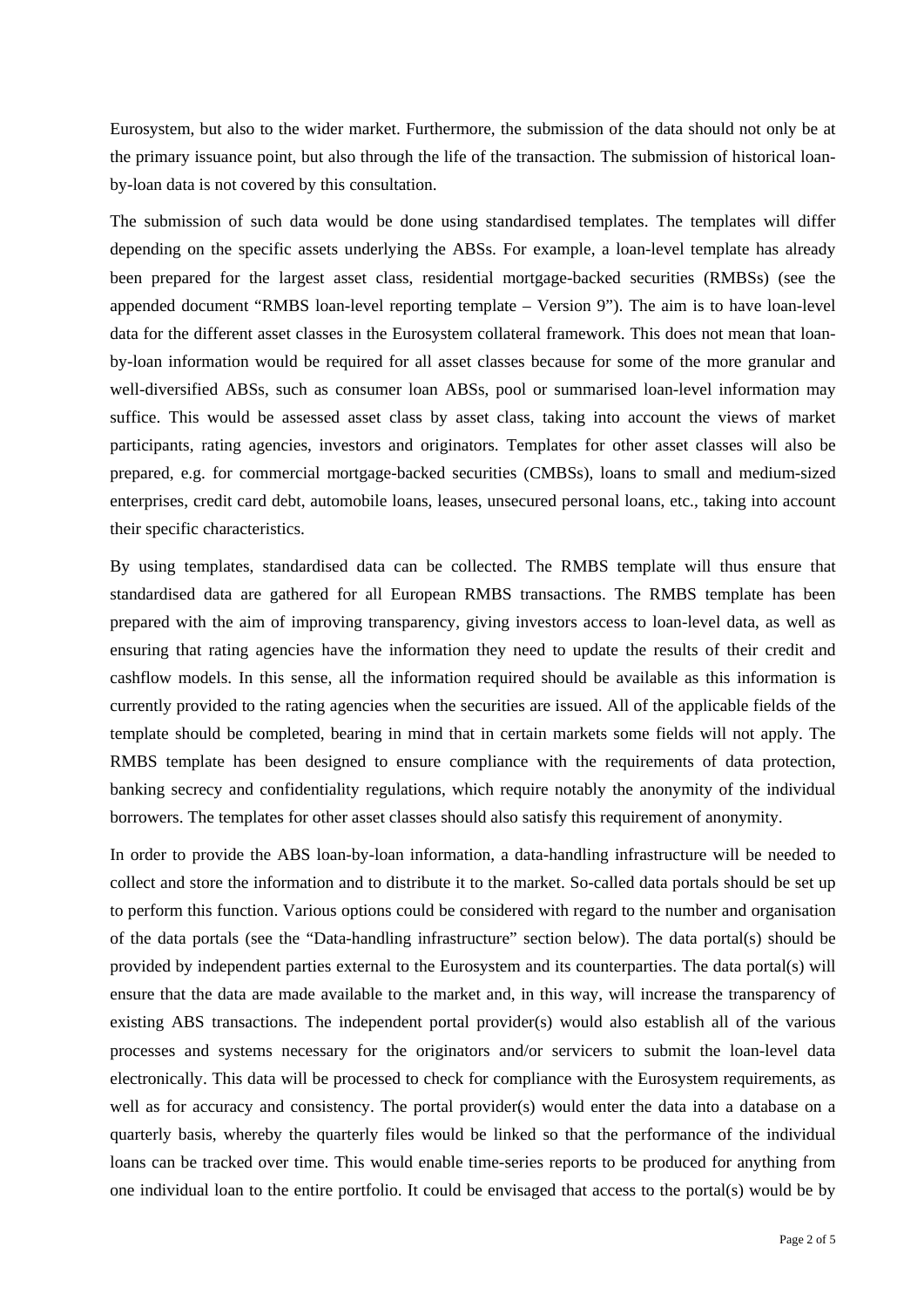means of a subscription. In such a case, all market participants (investors, rating agencies, originators, data providers, etc.), as well as the Eurosystem central banks, should be able to subscribe to the portal(s).

- **1. What would be in your view the foreseeable benefits and costs of having loan-level data available on an ongoing basis to market participants? Do you see alternative ways of achieving a major improvement in ABS transparency?**
- **2. Is the concept of different but standardised loan-level reporting templates for all European ABS transactions and for each asset class valid (see the attached document "RMBS loanlevel reporting template – Version 9")? For what ABS classes could there be problems?**
- **3. In relation to the RMBS loan-level reporting template, what fields would not be applicable in certain national markets? Why? What additional fields would be required, if any?**
- **4. What impediments, if any, would originators face in submitting loan-by-loan information to fulfil the loan-level data requirements?**

### **3. Data-handling infrastructure**

In order to provide the ABS loan-by-loan information, a data-handling infrastructure would be needed to collect, store, handle and process the information and to distribute it to the market.

Two different scenarios could be considered that would leverage existing market solutions. In scenario 1, a single data portal would be created to perform the envisaged tasks. In scenario 2, several eligible data portals would compete to offer the service to the market. These two models can be seen as two opposite extremes. Between these, other combinations could also be possible. In whichever case, the Eurosystem would like to rely on market solutions and would therefore neither take part in the implementation of the solution nor in its operation.

In scenario 1, originators/servicers would have a clear single entry point for submitting the data. The single data portal could be selected from among existing market data platforms that are willing to take up the role of portal provider. The portal would need to ensure that the data are made available to other data providers and that the users of the portal services would be charged an appropriate price.

In scenario 2, originators/servicers would have the option to choose from a set of registered portal providers. A list of registered data portal providers would be established using a set of broad criteria against which the potential portal providers would be evaluated and selected. In this scenario, the registered portal providers would compete to provide the best service at the lowest cost to their users.

**5. Which of the scenarios presented, or combination thereof, would provide the best solution to the market, taking into account considerations such as data consistency and quality, competition, governance, cost, ease of data transmission, etc.?**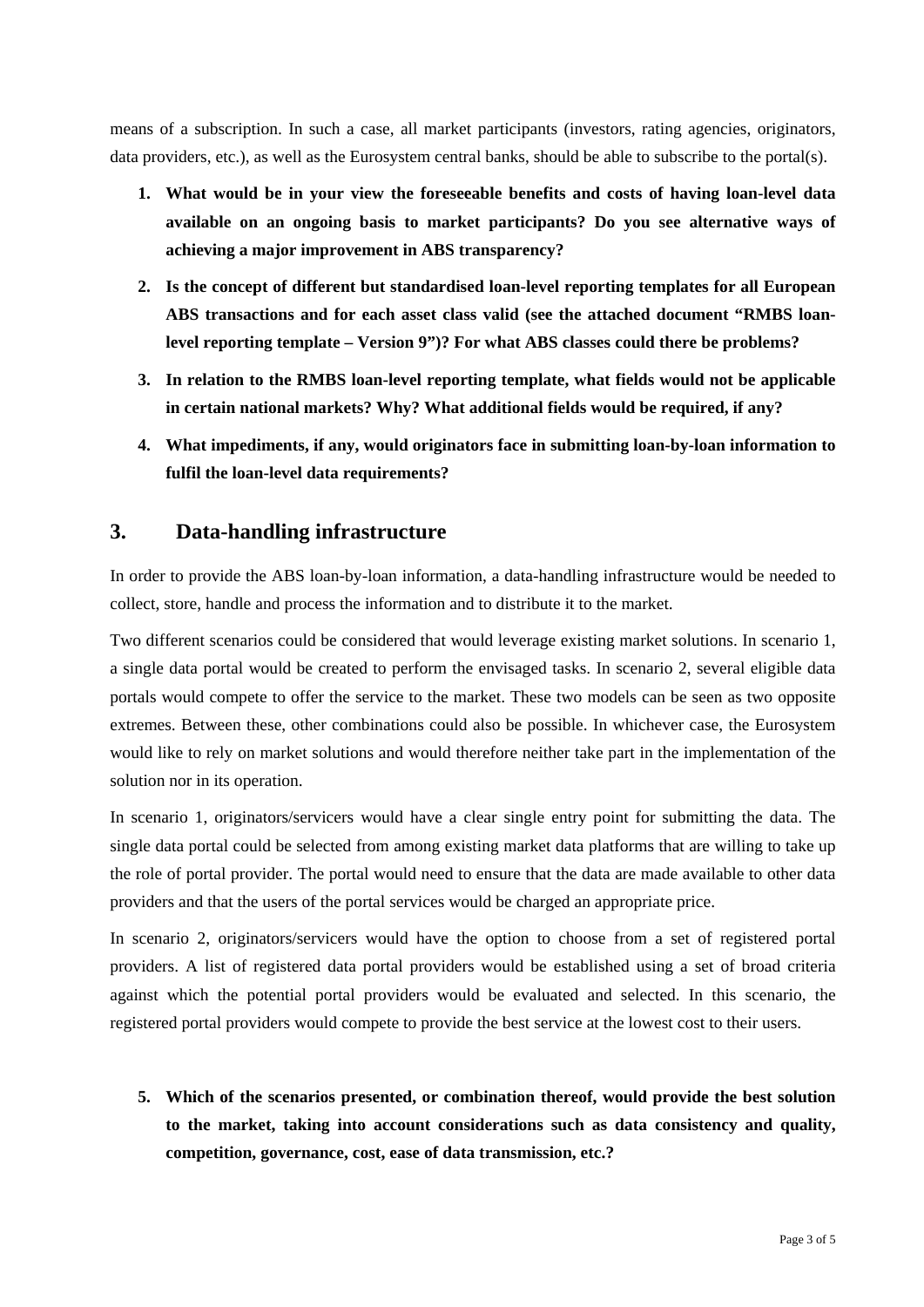#### **4. Timing**

The Eurosystem will consider the results of this public consultation before taking any further steps in the assessment of the loan-level data as an eligibility criterion in the Eurosystem collateral framework. If approved by the Governing Council of the ECB, loan-level data would have to be provided from a particular date (i.e. the **implementation date**) onwards. From this date onwards, loan-level data would be submitted for every RMBS using the standardised template. Further asset classes would be phased in over time. The data submitted would include not only new ABS transactions, but also all existing ABS transactions that are used as collateral with the Eurosystem. The loan-level data would be provided on a quarterly basis from that date onwards. In addition to the implementation date, the Eurosystem would need to decide on the **announcement date**, which would be the starting point for all market participants (in particular originators/servicers and rating agencies) to commence the adaptations of their own systems to comply with the requirements.

Before the above dates are selected, certain steps will have to be completed. The initial legal review would need to be concluded and any outstanding issues resolved. It is expected that originators/servicers will have at least 12 months to adapt their data systems to provide loan-level data. The implementation date is expected to be in the spring of 2011 and will depend on the data-handling infrastructure finally selected. The selection of the portal(s) will commence after the announcement date.

## **6. Is an envisaged preparation time of 12 months after the announcement date sufficient to adapt to the loan-level data requirements? If not, why?**

### **5. Procedural matters**

All market participants (e.g. originators, issuers, service providers, rating agencies, etc.) are invited to express their views on the ideas and questions presented in this public consultation. The Eurosystem would like to encourage credit institutions to channel their replies through trade associations.

The individual comments received will not be published by the Eurosystem. Instead, a general summary of the replies received will be made public. This summary will not divulge the sources of the replies.

Replies can be sent in English or in another official EU language to the ECB at the address below:

European Central Bank Secretariat Division Kaiserstrasse 29 D-60311 Frankfurt am Main Germany Fax: +49 69 1344 6170 E-mail: ecb.secretariat@ecb.europa.eu

or to the relevant national central banks of the Eurosystem.